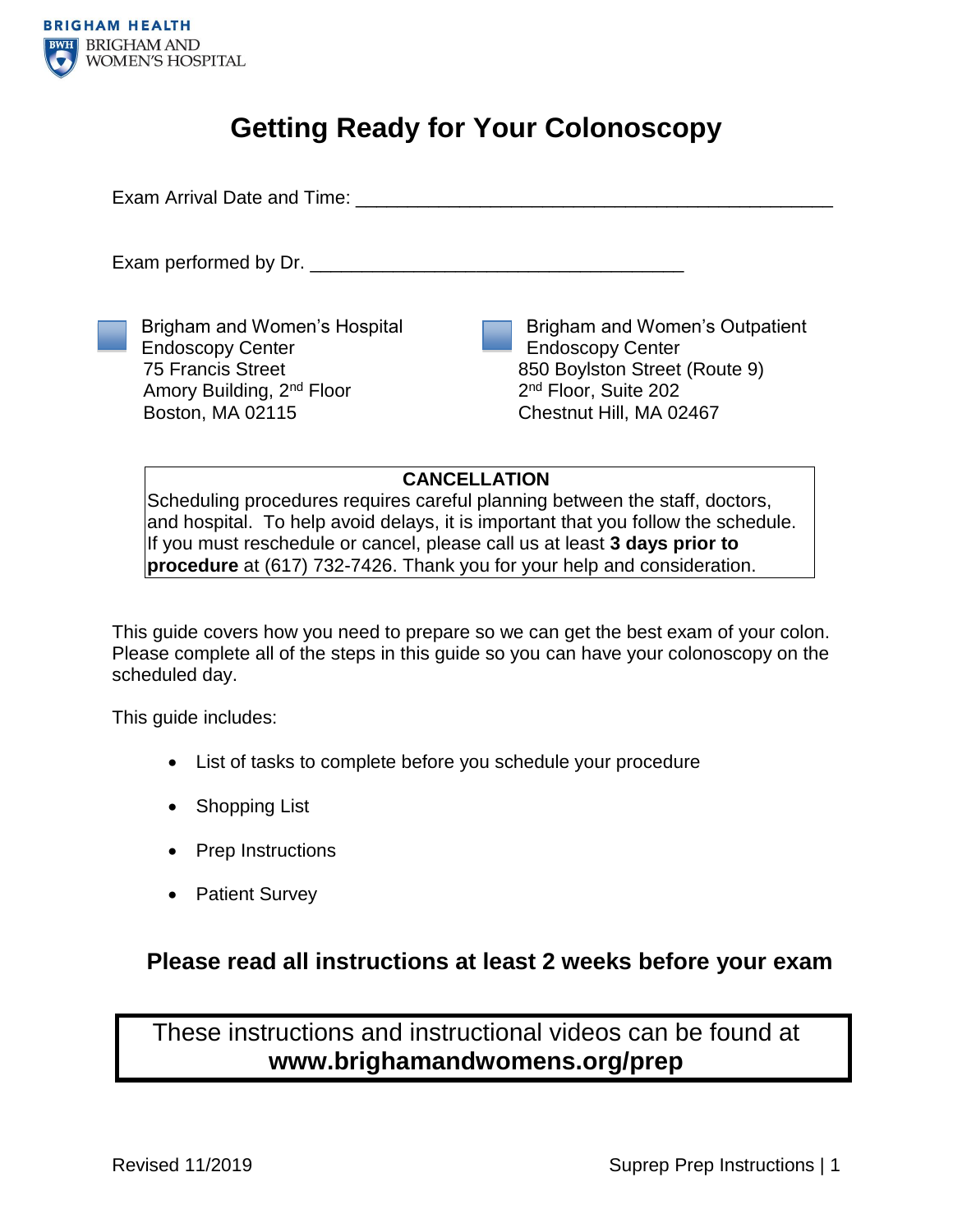

## **Medical Words Used in this Guide**

Some words in this guide may be new to you. Let's go over what these words mean.

### **Colon**

When food is turned into solid waste, the solid waste passes though the colon. The colon removes salt and water from the solid waste. Tumors and other health conditions can affect the colon.

### **Colonoscopy**

A test to look inside your body at the colon to see if you have tumors or other health conditions that are affecting the proper functioning of your colon.

### **Laxative**

A medication that helps you move your bowels.

## **Why Proper Colon Cleaning Is Needed**

Food and liquids can stay in your body for a long time. If there is food still in your system when you get your colonoscopy, the food can get in the way of seeing any problems that may exist, like tumors.

### *The doctor will get the best pictures of your colon when it is completely empty.*

The doctor will be able to tell right away if your colon is empty. If your colon is not completely empty, you will not be able to complete the exam. You will need to reschedule the exam and go through the preparation steps again.

### **Important Contact Info**

- If you have questions about the prep instructions or your procedure Monday-Friday (excluding holidays) between 8:00 am and 4:30 pm, please call **617-525-6814**.
- If you are calling Monday-Friday after 4:30pm, during the weekend or on a holiday, please call **617-732-7426 and select option 2**. Before calling, please review our Frequently Asked Questions (FAQ) at brighamandwomens.org/prep.
- If you need to reschedule your exam for any reason, please call **617-732-7426**.
- If you need medical help now, call **911** or go to the nearest **Emergency Room**.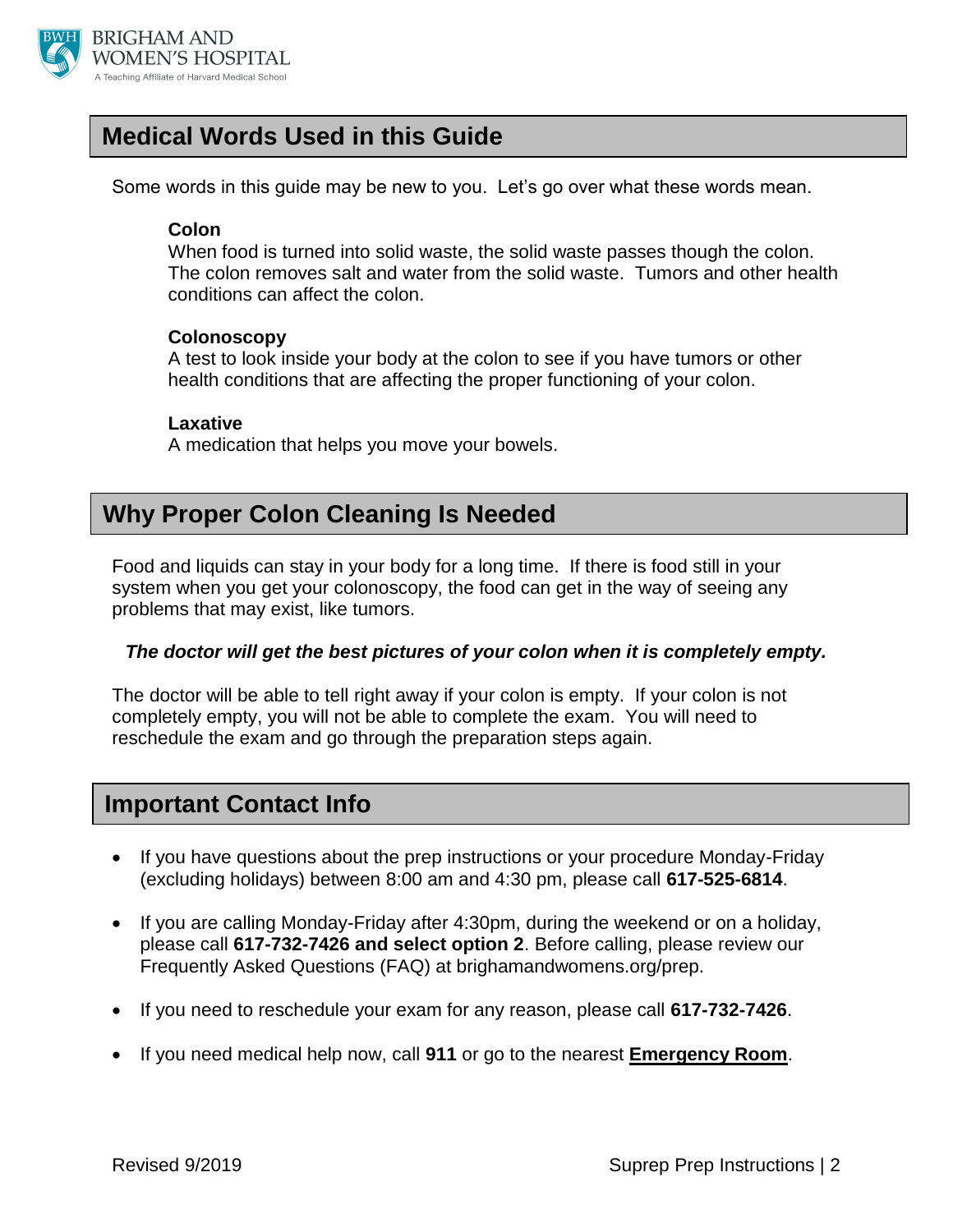

## **What You Need to Do Before You Arrive For Your Colonoscopy**

### **One Week Before Your Colonoscopy**

- Update your registration information by calling 866-489-4056.
- Call your insurance company to find out if your colonoscopy will be covered. If your insurance requires a referral, please contact your Primary Care Physician and have the referral faxed to 857-282-5652.
- If you answer **yes** to anything in the "Medical History" section of your survey, please call the endoscopy nurse at **617-525-6814**.

### **Medications**

- If you have diabetes, ask your doctor about how to take your insulin and other diabetes medications.
- If you take blood thinners (Coumadin, Plavix, Pradaxa, Lovenox, etc), ask your doctor if you should stop these medications before your colonoscopy. Please notify the endoscopy nurse at 617-525-6814 if your doctor has recommended you **not** stop this for your colonoscopy.

### **Transportation**

- You will not be permitted to drive or take other transportation, such as a taxi, Uber or Lyft, by yourself after your exam for your safety. You must arrange for a responsible adult to accompany you as you leave the Endoscopy Center by any form of transportation. If you do not make appropriate transportation arrangements, the procedure cannot be performed with sedation.
- Please be aware that the 75 Francis Street Endoscopy Center closes at 6 pm and the 850 Boylston Street Endoscopy Center closes at 4:30 pm. Please make sure that your ride is available to escort you home no later than the closing time.

### **What to Bring to Your Colonoscopy**

- Completed "Patient Survey" (please make sure to record the last time you took each of your medications)
- Name and phone number of the person who will take your home. They should be available to pick you up within 30 minutes of being called.
- Photo identification
- DO NOT bring jewelry other than wedding rings

### **When Your Colonoscopy is completed**

- In most cases, you will spend 2 to 3 hours in the Endoscopy Unit from the time you arrive. We try to start your exam on time, but medical care can result in unavoidable delays.
- You cannot drive or drink alcohol for 12 hours after your procedure.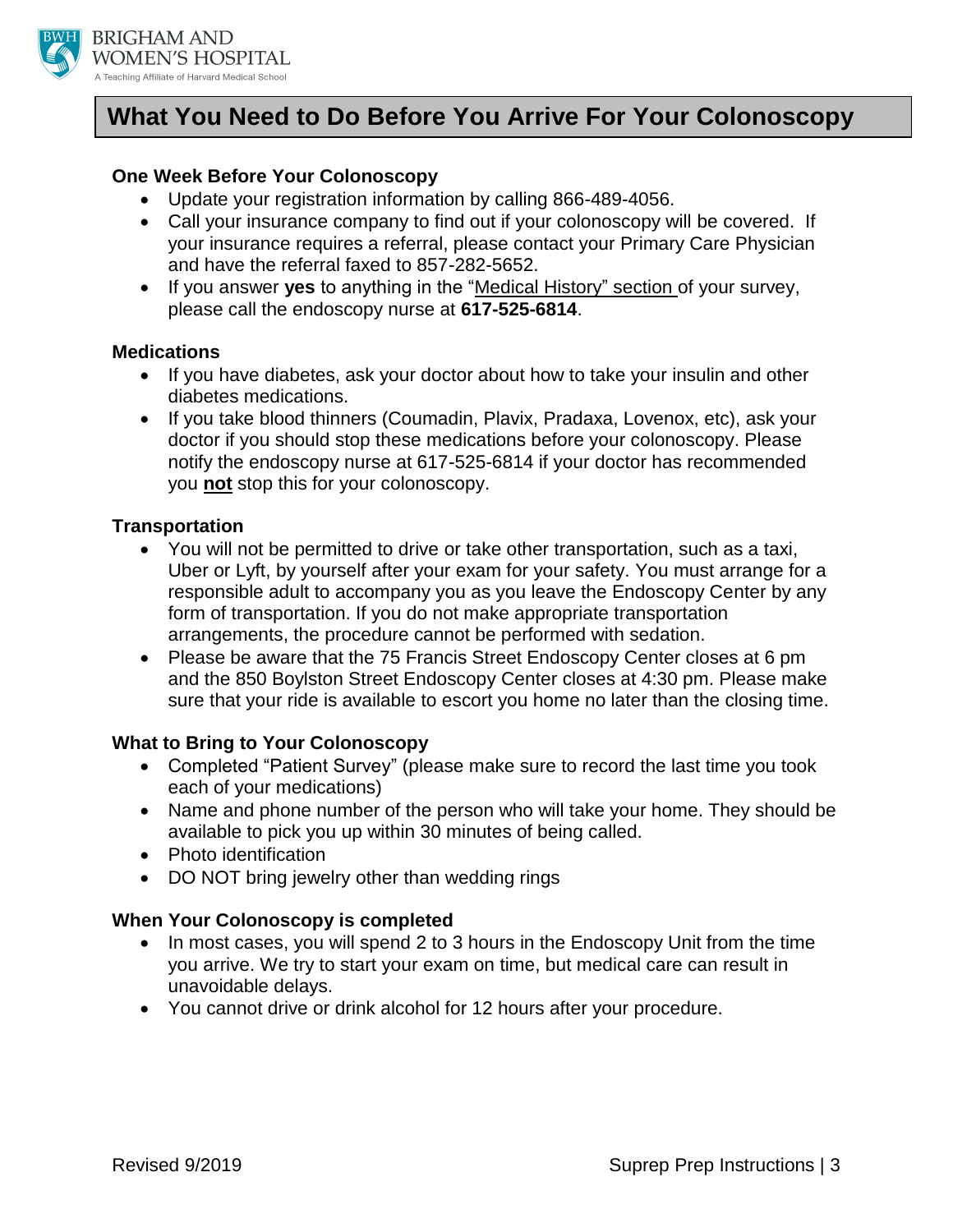

# **Colonoscopy Shopping List**

### What to Buy **At the Grocery Store**

For clear liquids (examples below):





**1 box Chicken Boullion/broth** (No noodles or solids in the broth)

## What to Buy **At the Pharmacy**

Medications you will need:



**Suprep** (You can pick this up at your pharmacy. Your doctor will prescribe this.)





**1 box "Jell-o"/gelatin** (No flavors with red coloring)



**1 bottle Ginger Ale or Clear Juice**  (Any brand)



**1 box of Gas-X or generic simethicone pills**





**1 saline Fleet enema or generic saline enema**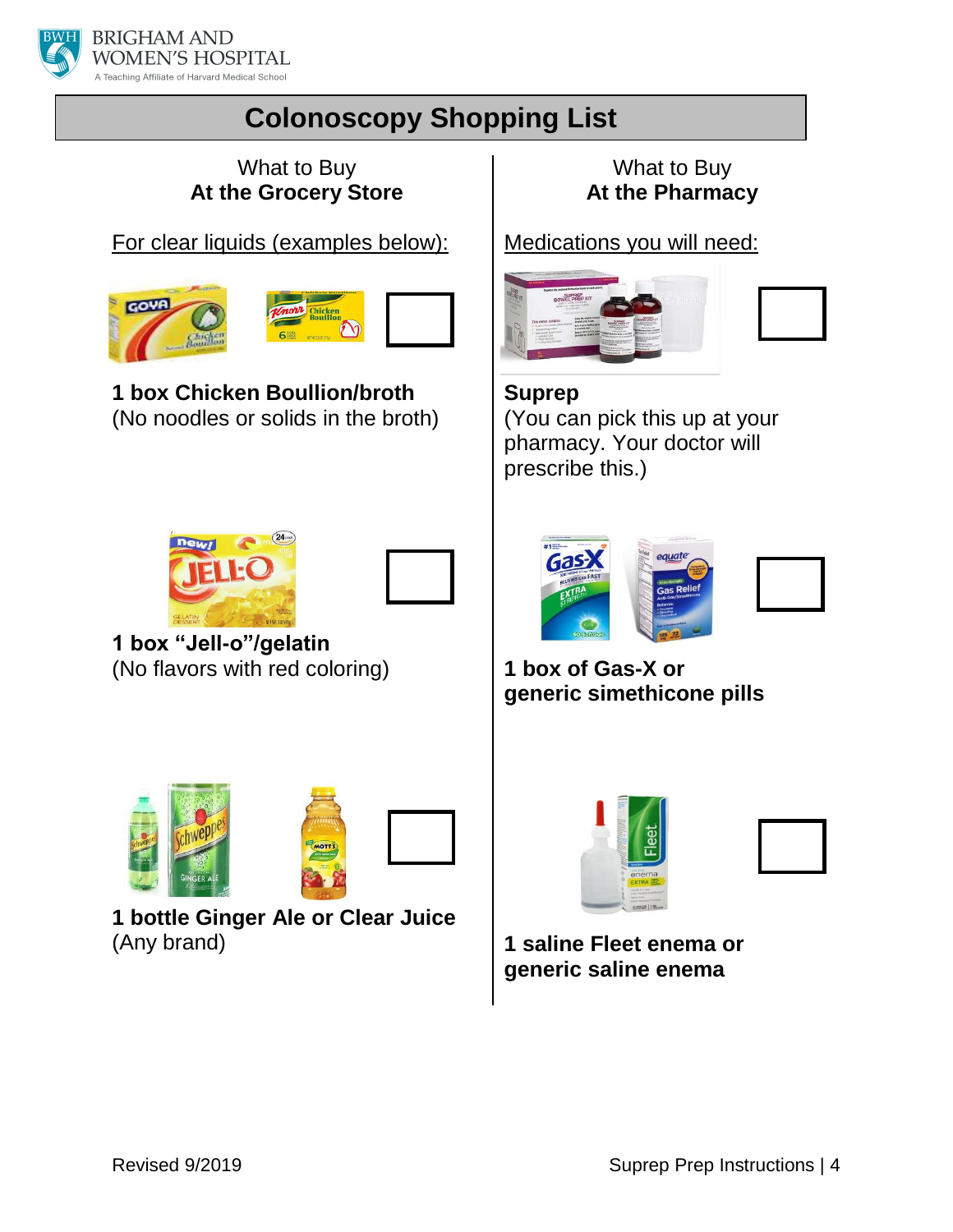

# **Colonoscopy Suprep Preparation Instructions**

#### **Three Days Before Your Exam**

- Eat a low fiber diet: avoid nuts, seeds, corn and raw (uncooked) fruits and vegetables. **One Day Before Your Exam**
- No solid food for the entire day
- You can only have **clear liquids**, such as Jell-o, popsicles, broth, tea, black coffee and juice
- You cannot eat solid food until AFTER your exam



*When to start your bowel preparation depends on the start time of your colonoscopy, please follow the instructions below:*

#### *Morning exams (7-11:30am)*

#### **Day before exam at 5 PM**

- 1. Pour one bottle (6-ounces) of Suprep into mixing container
- 2. Add water to the 16-ounce drinking line on the container and mix
- 3. Drink all of the liquid in the container
- 4. Drink 2 more 16-ounce containers of water over the next 1 hour.
- This will cause you to have loose stools. Loose stool may not start until after you finish the next step of the prep
- Continue drinking even if you have diarrhea. You may have nausea but keep drinking to be sure your colon is clean.

### **5 hours before your exam**

- 1. Take 1 Gas-X (or generic brand simethicone) pill
- 2. Pour one bottle (6-ounces) of Suprep into mixing container
- 3. Add water to the 16-ounce drinking line on the container and mix
- 4. Drink all of the liquid in the container
- 5. Drink 2 more 16-ounce containers of water
- You have 2 hours to finish drinking. **Do not drink anything including preparation for 3 hours before your exam**

### *Afternoon exams (12-4:30pm)*

### **Day of exam at 7 AM**

- 1. Take 1 Gas-X (or generic brand simethicone) pill
- 2. Pour one bottle (6-ounces) of Suprep into mixing container
- 3. Add water to the 16-ounce drinking line on the container and mix
- 4. Drink all of the liquid in the container
- 5. Drink 2 more 16-ounce containers of water over the next 1 hour.
- 6. Repeat steps 2 through 5 using the second bottle (6 ounces) of Suprep
- This will cause you to have loose stools. Loose stool may not start until after you finish the next step of the prep
- Continue drinking even if you have diarrhea. You may have nausea but keep drinking to be sure your colon is clean.
- **Do not drink anything including preparation for 3 hours before your exam**









### **3 hours Before Your Exam**

#### *All exams*

- 1. **Look at your stool**. If your stool is still not clear or yellow (the color of urine), then use 1 saline fleet enema following the instructions on the box
- 2. Take your regular medications unless instructed otherwise by a doctor with a small sip of water

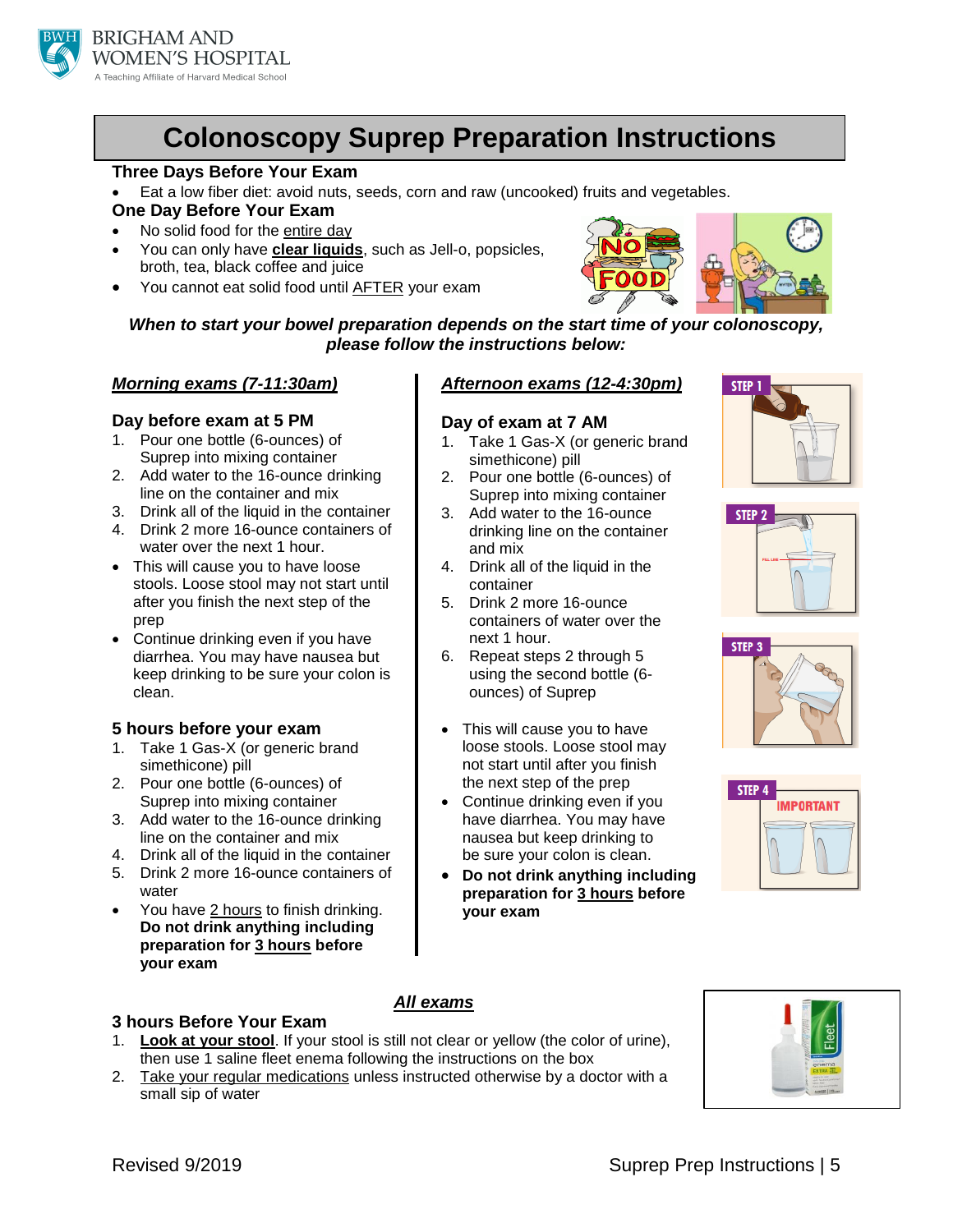

# **Endoscopy Center: Patient Survey**

### **Please complete this survey before your scheduled procedure and bring a copy with you on the day of your procedure.**

| I am having: Colonoscopy [ ] Sigmoidoscopy [ ] Upper Endoscopy [ ]<br>Did you follow the prep instructions? yes [ ] no [ ]<br>Type of prep: Miralax [ ] 2 day prep (magnesium citrate/Miralax) [ ] GoLytely [ ] None [ ]<br>Other [ ] ____________________<br><b>Current Medications (including prescription and over the counter)</b><br><b>Dose</b><br><b>Last Time</b><br><b>Medication Name</b><br><b>Dose</b><br><b>Last Time</b><br><b>Taken</b><br><b>Taken</b><br><u> 2000 - Andrea Aonaich ann an t-Ann an t-Ann an t-Ann an t-Ann an t-Ann an t-Ann an t-Ann an t-Ann an t-Ann an </u><br><u> 2000 - Andrea Andrew Maria (h. 1982).</u><br>1900 - Andrew Maria (h. 1982).<br>and the company of the company of the company of the company of the company of the company of the company of t<br><b>Medical History (Please check if you have any of the following):</b><br>yes [ ] no [ ] Difficult Airway Intubation yes [ ]<br>no [ ]<br>no [ ]   Facial Deformities<br>yes[]<br>yes [ ]<br>no [ ]<br>no [ ] Bleeding Disorder<br><b>yes</b> [ ]<br>yes [ ]<br>no [ ]<br>Glutaraldehyde/Cidex Allergy yes [ ]<br>no [ ] Propofol allergy<br>yes [ ]<br>no [ ] | <b>NAME</b>                     |  |  |  |  |  |
|--------------------------------------------------------------------------------------------------------------------------------------------------------------------------------------------------------------------------------------------------------------------------------------------------------------------------------------------------------------------------------------------------------------------------------------------------------------------------------------------------------------------------------------------------------------------------------------------------------------------------------------------------------------------------------------------------------------------------------------------------------------------------------------------------------------------------------------------------------------------------------------------------------------------------------------------------------------------------------------------------------------------------------------------------------------------------------------------------------------------------------------------------------------------------|---------------------------------|--|--|--|--|--|
|                                                                                                                                                                                                                                                                                                                                                                                                                                                                                                                                                                                                                                                                                                                                                                                                                                                                                                                                                                                                                                                                                                                                                                          |                                 |  |  |  |  |  |
|                                                                                                                                                                                                                                                                                                                                                                                                                                                                                                                                                                                                                                                                                                                                                                                                                                                                                                                                                                                                                                                                                                                                                                          | $\bullet$                       |  |  |  |  |  |
|                                                                                                                                                                                                                                                                                                                                                                                                                                                                                                                                                                                                                                                                                                                                                                                                                                                                                                                                                                                                                                                                                                                                                                          | $\bullet$                       |  |  |  |  |  |
|                                                                                                                                                                                                                                                                                                                                                                                                                                                                                                                                                                                                                                                                                                                                                                                                                                                                                                                                                                                                                                                                                                                                                                          | $\bullet$                       |  |  |  |  |  |
|                                                                                                                                                                                                                                                                                                                                                                                                                                                                                                                                                                                                                                                                                                                                                                                                                                                                                                                                                                                                                                                                                                                                                                          |                                 |  |  |  |  |  |
|                                                                                                                                                                                                                                                                                                                                                                                                                                                                                                                                                                                                                                                                                                                                                                                                                                                                                                                                                                                                                                                                                                                                                                          |                                 |  |  |  |  |  |
|                                                                                                                                                                                                                                                                                                                                                                                                                                                                                                                                                                                                                                                                                                                                                                                                                                                                                                                                                                                                                                                                                                                                                                          | <b>Medication Name</b>          |  |  |  |  |  |
|                                                                                                                                                                                                                                                                                                                                                                                                                                                                                                                                                                                                                                                                                                                                                                                                                                                                                                                                                                                                                                                                                                                                                                          |                                 |  |  |  |  |  |
|                                                                                                                                                                                                                                                                                                                                                                                                                                                                                                                                                                                                                                                                                                                                                                                                                                                                                                                                                                                                                                                                                                                                                                          |                                 |  |  |  |  |  |
|                                                                                                                                                                                                                                                                                                                                                                                                                                                                                                                                                                                                                                                                                                                                                                                                                                                                                                                                                                                                                                                                                                                                                                          |                                 |  |  |  |  |  |
|                                                                                                                                                                                                                                                                                                                                                                                                                                                                                                                                                                                                                                                                                                                                                                                                                                                                                                                                                                                                                                                                                                                                                                          | <b>Internal Defibrillator</b>   |  |  |  |  |  |
|                                                                                                                                                                                                                                                                                                                                                                                                                                                                                                                                                                                                                                                                                                                                                                                                                                                                                                                                                                                                                                                                                                                                                                          | <b>Restricted Neck Movement</b> |  |  |  |  |  |
|                                                                                                                                                                                                                                                                                                                                                                                                                                                                                                                                                                                                                                                                                                                                                                                                                                                                                                                                                                                                                                                                                                                                                                          | <b>Chronic constipation</b>     |  |  |  |  |  |
|                                                                                                                                                                                                                                                                                                                                                                                                                                                                                                                                                                                                                                                                                                                                                                                                                                                                                                                                                                                                                                                                                                                                                                          |                                 |  |  |  |  |  |

### **If you answered YES to any of the above Medical History, please call the Endoscopy Nurse at 617-525-6814**